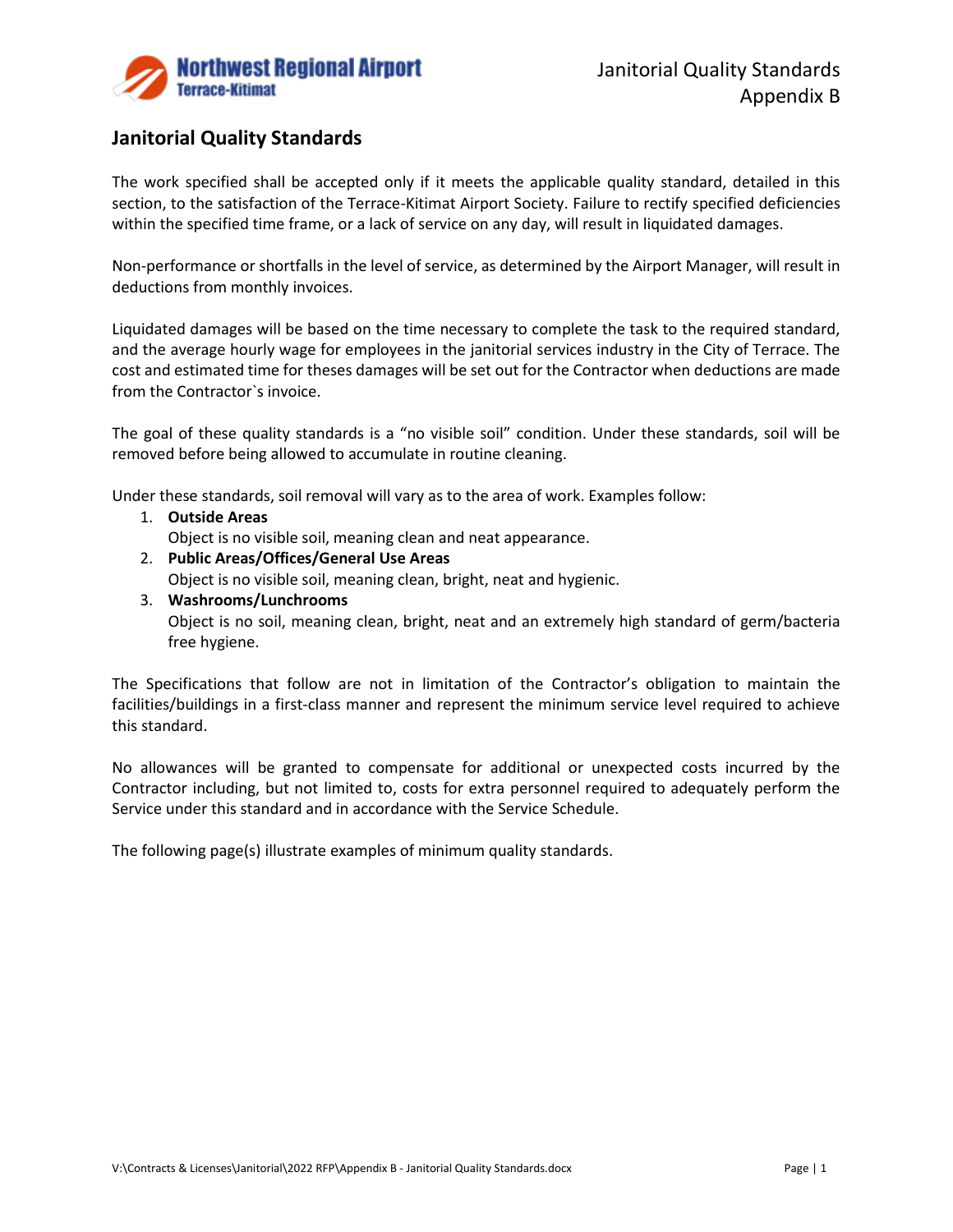

#### **Exterior**

# **Policing:**

Building entrances and sidewalks shall be free of paper and other debris/litter, including leaves.

# **Floor Maintenance**

# **Sweeping/Dust Mopping/Spot Cleaning:**

- There shall be no dirt, trash or other matter left in corners, behind or under freestanding radiators, under furniture or behind doors.
- Floors shall be free of dust film.
- There shall be no dirt left where sweepings were picked up.

# **Damp and Wet Mopping:**

- All mopped areas shall be clean and free of surface stains, mop streaks and loose mop strands.
- Walls, baseboards and other surfaces shall be free of watermarks and splashes.
- Water or other cleaning solution shall not have been allowed to collect under furniture legs and cabinets.

### **Spray Buffing:**

- There shall be neither dust nor dirt left on the floor.
- There shall be no muddying or rippling effect caused by over spraying.
- The floors shall present an overall appearance of cleanliness.
- Baseboards, equipment and furniture shall be free of spray residue.

### **Scrubbing/Stripping:**

- There shall be no surface dirt or stains visible when scrubbed.
- There shall be no wax or finish build-up on the floor surface when stripped.
- The furniture, excluding desks, file cabinets and bookshelves, shall be moved for complete floor coverage.
- Floor mats shall be clean and carpet or rug area around and under floor mats shall be free of dust and dirt.
- Floor area under immediate edge of rugs shall be free of dirt and dust.
- Bare floors around rugs shall be clean. No dirt shall be left in corners, under furniture, behind doors or radiators.

#### **Other:**

• Chairs, waste paper baskets, etc., shall not be placed on desks or tables during cleaning operations. Furniture and equipment shall be replaced to the position they occupied prior to the commencement of the floor cleaning operations.

# **Rest Room Cleaning and Servicing**

# **Trash Removal:**

- All paper (re-cycling) and garbage receptacles shall be emptied.
- Plastic bags shall be replaced and the exterior surface wiped clean.

#### **Supplies:**

• All dispensers of supplies shall be kept filled.

# **Sanitary Receptacles:**

- All sanitary receptacles shall be emptied and disposal bags replaced.
- All sanitary receptacles shall be free of odour, spots, stains, and finger marks.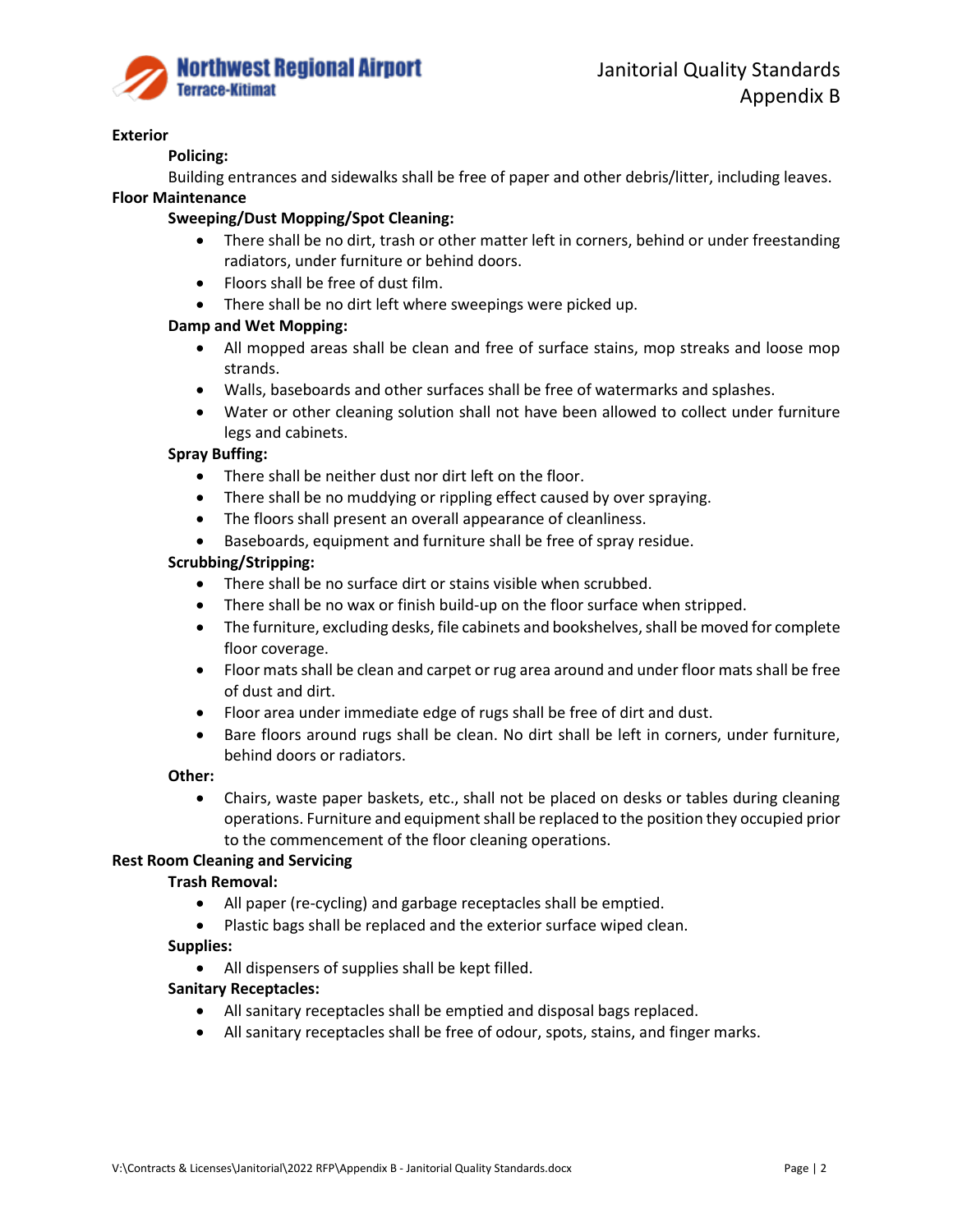

## **Fixtures:**

- All surfaces of washbasins and all exposed piping shall be free of dust, build-up, dirt spots and stains.
- All surfaces of flush tank, toilet seats, bowls and urinals shall be disinfected.
- Plumbing fixtures shall be free of stains, soap build-up, dust and mould.

# **Dispensers, Walls, Stall Partitions, Doors, Shelves, Mirrors, and Ledges:**

- All dispensers, shelves, shelf brackets and ledges shall be free of finger marks, dust and stains.
- All mirrors shall be clean.
- Walls, stall partitions, and doors shall be free of dust, hand marks, pencil marks, water streaks, mop marks and fittings shall be free of mould.

### **Floors:**

• Floors shall be maintained as per floor maintenance sub clauses using a germicidal detergent.

## **Staircase**

# **Sweeping and Dusting:**

- Stair landings, treads and corners of stair treads shall be free of dirt, dust streaks and debris/litter.
- Stair railings, ledges, door mouldings, radiators, window sills and grills shall be free of dust.

# **Cleaning, Polishing, and Wall Spotting:**

- Glass, wood and metal surfaces shall be clean and free of all marks and dirt.
- Handrails, doorknobs and other surfaces shall be clean and polished where applicable.
- Walls up to a standing height shall be free of all marks.

# **Mopping and Stripping:**

• Stair landings, treads, risers, walls and baseboards shall be clean and free of watermarks and splashes from cleaning and finishing solutions. Floors shall be maintained as per floor maintenance sub clauses.

# **Miscellaneous**

- **Walls:**
	- Walls shall be free of finger marks, smudges and other defacing marks.
	- Cove baseboards, lower walls and areas around fixtures shall be free of build-up or other soil.

# **Glass Doors:**

- There shall be no streaks, smears or unwashed places on glass, and all framing shall be clean.
- There shall be no water on the floor sills or ledges.

# **Polishing Metal Surfaces:**

• Door knobs, push bars, kick plates, railings, metal surfaced doors and other surfaces shall be clean and polished.

#### **Other:**

- Foot grills and recessed pans shall be free of dirt and debris after cleaning.
- Walk-off mats shall be clean and dry.
- Lobby and entrances shall be free of debris/litter.
- Notice boards, directory boards and interior of fire hose cabinets, including glass, shall be clean.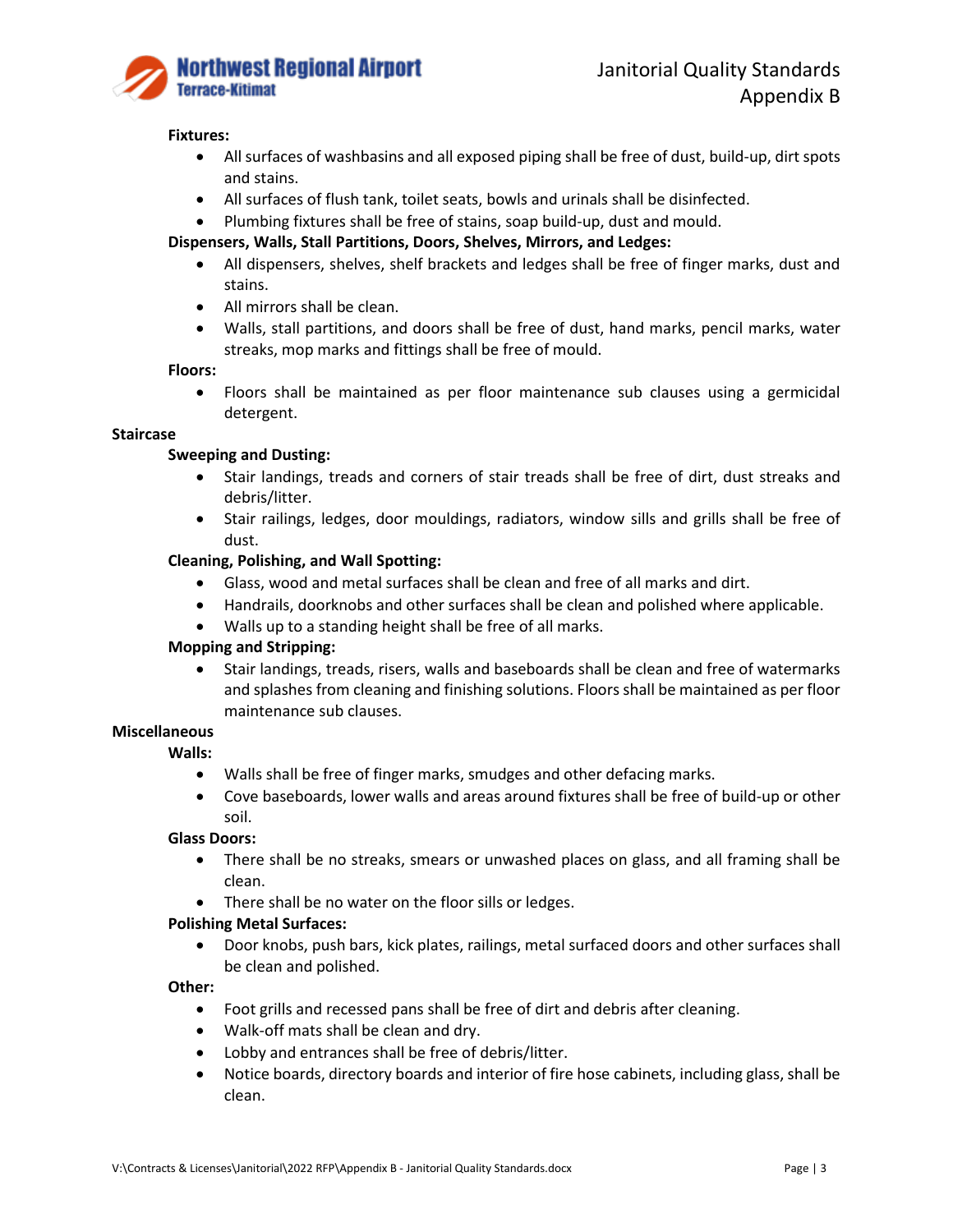

## **Trash Removal:**

- All ashtrays and waste paper receptacles shall be empty, clean and in place.
- All paper and garbage receptacles shall be emptied.
- Plastic bags shall be replaced and the exterior of receptacles wiped clean.

# **Dusting:**

- There shall not be any dust or dust streaks on desks or other office furniture.
- Glass tops on desk and tables shall be clean and free of finger marks and stains.
- All pictures, plaques, etc. shall be free of dust.
- Corners and crevices shall be free of dust.
- Radiators, window stools, door ledges, frames, louvres, baseboards and partition ledges shall be free of dust.

#### **Spot Cleaning:**

• Walls, doors, door frames, door and partition glass shall be free of finger marks.

# **Damp Wiping:**

• Mirrors and all other glass shall be clean and free of dust, dirt streaks and spots.

### **Ash Receptacles/Sand Urns:**

- All debris shall be removed from the receptacles/urns. There shall be no debris in the base of the receptacles/urns.
- The exterior of the receptacles/metal urns shall be wiped clean and any chrome parts cleaned and polished.

#### **Drinking Fountains:**

- The metal surfaces shall be clean and free of stains.
- All other surfaces shall be free of spots, stains, and streaks.
- All fountains shall be disinfected.

## **Clocks, Pictures, and Plaques:**

- Glass shall be clean and free of streaks.
- Edges shall be wiped free of dust.

#### **Light Fixtures:**

- They shall be free of dust and insects. No dirt shall be left on furniture or floor beneath fixture.
- When washed, shall be clean and free of streaks.
- Diffuser shall be securely in place.
- No watermarks shall appear on furniture or on floor.

#### **Lockers:**

- Tops shall be free of dust.
- Fronts shall be free of spots, splash marks, dust and streaks.

#### **Overhead Pipes:**

• They shall be free of dust.

#### **Venetian/Vertical/Mylar Blinds:**

- Both sides of slats shall be clean and free of dust.
- Window frames and adjoining area shall be free of dust.
- Mylar blinds shall be free of all smudges.

## **Wall or Ceiling Ventilators/Vents/Diffusers:**

- They shall be clean.
- Framework and ceiling around ventilator shall be wiped clean.